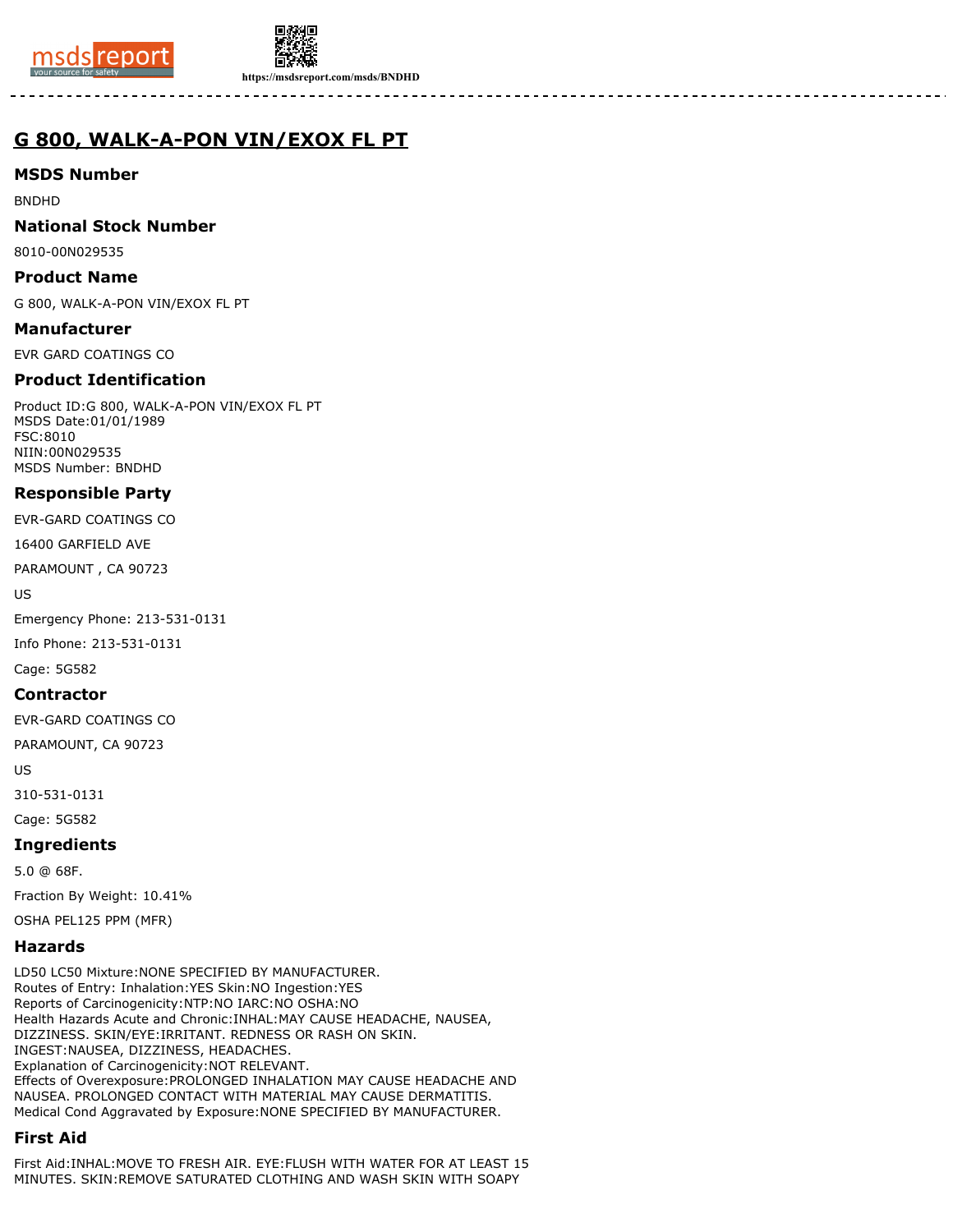



WATER THOROUGHLY. INGEST:INDUCE VOMITING WITH 1 OZ OF SYRUP OF IPECAC FOL LOWED IN 5 MINUTES WITH A GLASS OF WATER. CALL MD.

## **Fire Fighting**

Lower Limits:0.6% Extinguishing Media:FOAM, ALCOHOL FOAM, CO2, DRY CHEMICAL, WATER FOG. Fire Fighting Procedures:WEAR NIOSH/MSHA APPROVED SCBA AND FULL PROTECTIVE EQUIPMENT . THIS IS A WATER BASED PRODUCT. WILL NOT SUPPORT COMBUSTION. Unusual Fire/Explosion Hazard:NONE.

### **Accidental Release**

Spill Release Procedures:ABSORB SPILL WITH ANY ABSORBENT MATERIAL-SAWDUST, SAND, CLAYS, ETC., AND FLUSH SPILL AREA WITH LOTS OF WATER.

Neutralizing Agent:NONE SPECIFIED BY MANUFACTURER.

#### **Handling**

Handling and Storage Precautions:THIS PRODUCT IS STABLE UNDER NORMAL USE AND STORAGE CONDITIONS. Other Precautions:KEEP OUT OF REACH OF CHILDREN. KEEP FROM FREEZING. DO NOT TAKE INTERNALLY.

#### **Exposure Controls**

Respiratory Protection:THE USE OF NIOSH/MSHA APPROVED MASKS DURING APPLICATION TO AVOID EXCESSIVE INHALATION OF VAPORS IS HIGHLY RECOMMEDED. OPEN WINDOWS & DOOR OR USE OHTER MEANS TO INSURE FRESH AIR ENTRY DURING APPLICATIO N AND DRYING. Ventilation:PROVIDE ADEQ VENT AT ALL TIMES DURING HANDLING AND APPLICATION OF PRODUCT. INSURE ADEQ SUPPLY OF FRESH AIR AT ALL TIMES. Protective Gloves:BUNA N GLOVES. Eye Protection:CHEMICAL WORKERS GOGGLES . Other Protective Equipment:MASKS AND GLOVES IF NECESSARY. Work Hygienic Practices:OBSERVE STANDARD HYGIENIC PRACTICES WHEN HANDLING THIS PRODUCT. Supplemental Safety and Health

NONE SPECIFIED BY MANUFACTURER.

#### **Chemical Properties**

HCC:N1 Vapor Pres:SEE ING Vapor Density:HVR/AIR Spec Gravity:1.3 (H2O=1) Evaporation Rate & Reference:SLOWER THAN ETHER Solubility in Water:DILUTABLE Appearance and Odor:WHITE PAINT AND COLORS WITH SLIGHT AMMONIA SMELL

#### **Stability**

Stability Indicator/Materials to Avoid:YES STRONG ACIDS AND ALKALIES AND MATERIALS THAT REACT WITH WATER. Stability Condition to Avoid:DO NOT STORE IN HIGH TEMPERATURE AREAS. Hazardous Decomposition Products:NONE.

#### **Disposal**

Waste Disposal Methods:PLACE ALL HAZARDOUS WASTES, INCLUDING ABSORBENTS USED FOR SPILLS, IN 55-GAL METAL DRUMS AND DISPOSE IN APPROVED DUMPSITE IN ACCORDANCE WITH PRESCRIBED FEDERAL, STATE, AND LOCAL REGULATIONS.

Disclaimer (provided with this information by the compiling agencies): This information is formulated for use by elements of the Department of Defense. The United States of America in no manner whatsoever, expressly or implied, warrants this information to be accurate and disclaims all liability for its use. Any person utilizing this document should seek competent professional advice to verify and assume responsibility for the suitability of this information to their